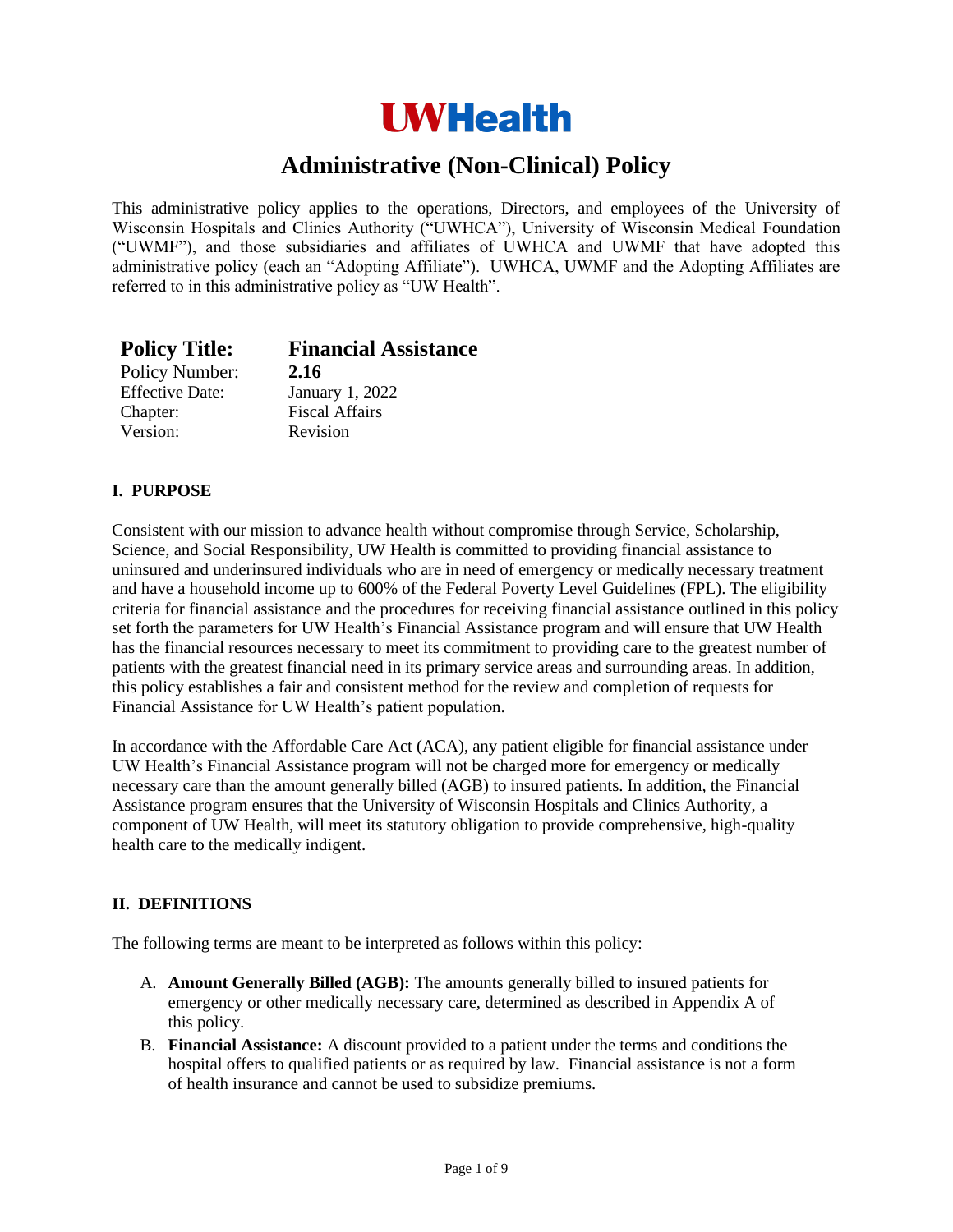- C. **Free and Charitable Clinic:** a  $501(c)(3)$  tax-exempt healthcare organization providing health services to low-income uninsured or underinsured individuals that is recognized by either the Illinois Association of Free and Charitable Clinics or the National Association of Free and Charitable Clinics.
- D. **Emergency Care:** Immediate care provided by a hospital facility for emergency medical conditions that is necessary to prevent putting a patient's health in serious jeopardy, serious impairment to bodily functions, and/or serious dysfunction of any organs or body parts. Emergency Care is deemed to be medically necessary.
- E. **Exempt Patients:** Individuals (and their dependents) who are exempted from social security and Medicare taxes will not be required to apply for government assistance programs, such as Medicaid. Documentation must include one of the following:
	- 1. Approved and valid IRS Form 4029: Application for Exemption from Social Security and Medicare Taxes and Waiver of Benefits;
	- 2. In cases where a 4029 is not available, UW Health will consider alternate documentation evidencing that an individual is exempt from social security taxes
- F. **Gross Charges:** The full, established price for medical care that UW Health consistently and uniformly charges patients before applying any discounts, contractual allowances, or deductions.
- G. **Household Income**: The combined incomes of you, your (married) spouse, and everyone you'll claim as a tax dependent on your federal tax return. It includes every form of income, e.g. salaries and wages, retirement income, annuities.
- H. **Medically Necessary:** Those services required to identify or treat an illness or injury that is either diagnosed or reasonably suspected to be necessary, taking into account the most appropriate level of care. Depending on a patient's medical condition, the most appropriate setting for the provision of care may be a home, a physician's office, an outpatient facility, or a long-term care, rehabilitation or hospital bed. In order to be medically necessary, a service must:
	- 1. Be required to treat an illness or injury;
	- 2. Be consistent with the diagnosis and treatment of the patient's conditions;
	- 3. Be in accordance with the standards of good medical practice; and
	- 4. Be that level of care most appropriate for the patient as determined by the patient's medical condition and not the patient's financial or family situation.

The term "medically necessary" does not include services provided for the convenience of the patient or the patient's physician, or elective health care. For purposes of this policy, UW Health reserves the right to determine, on a case-by-case basis, whether the care and services provided to a patient meet the definition and standard of "medically necessary" for the purpose of eligibility for financial assistance.

- I. **Presumptive Eligibility Determination:** The process by which UW Health may use previous eligibility determinations and/or information from sources other than the individual to determine eligibility for financial assistance under this policy.
- J. **Eligibility Area:** Includes UW Health's primary service community, Wisconsin's Dane County and Illinois's Winnebago County, as well as some zip codes within Columbia, Green, Iowa, Jefferson, Lafayette and Rock counties in Wisconsin, and some zip codes within Boone and Ogle counties in Illinois. UW Health will provide documentation of its Eligibility Area upon request.
- K. **Underinsured:** Insured patients whose out-of-pocket medical costs exceed their ability to pay.
- L. **Uninsured:** Patients with no insurance or third-party assistance to help resolve their financial liability to healthcare providers for a particular service.
- M. **Uninsured discount:** A discount offered to patients without health insurance coverage. The hospital's charges multiplied by the uninsured discount factor.
- N. **Uninsured discount factor:** 1.0 less the product of a hospital's cost to charge ratio multiplied by 1.35.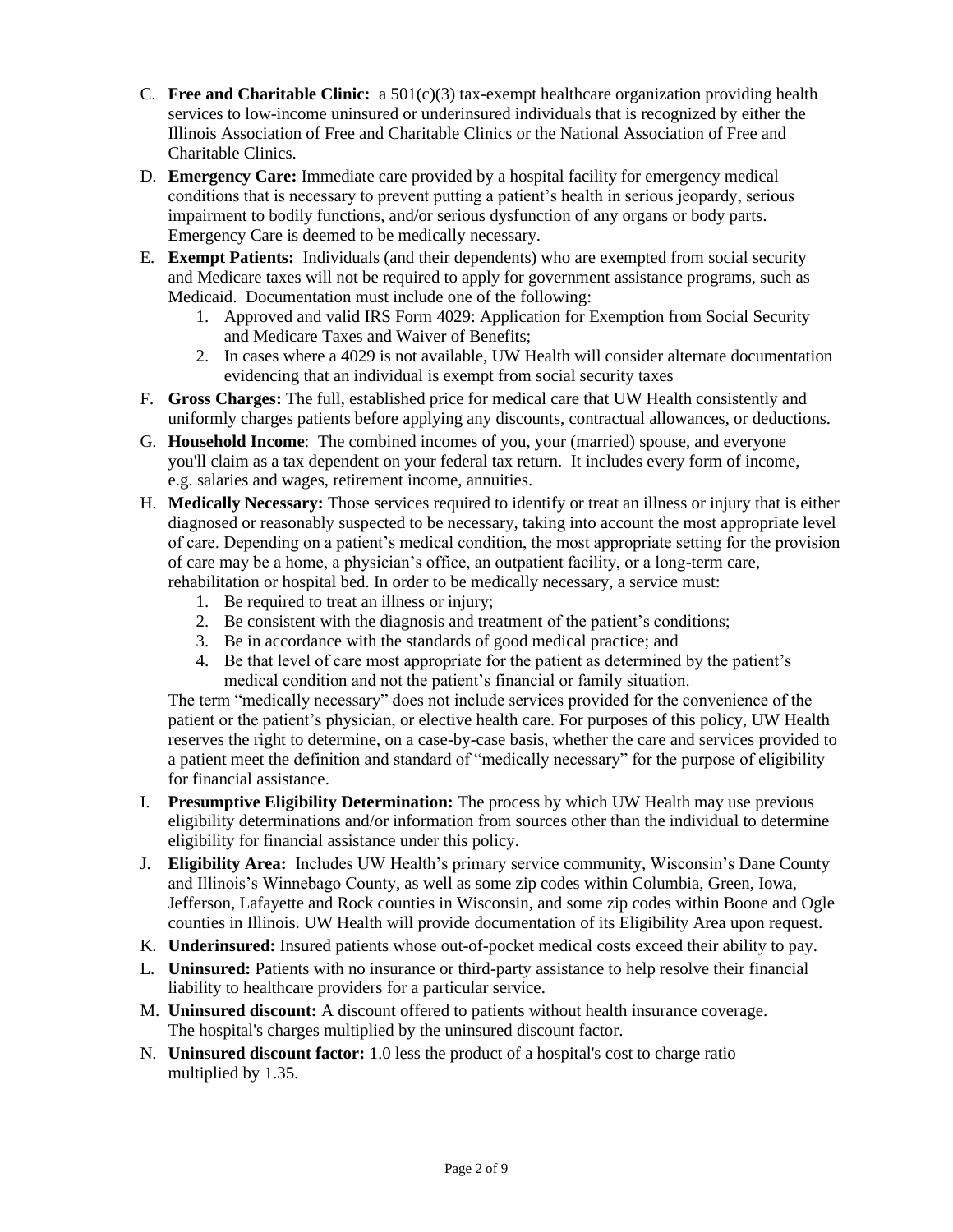O. **Urgent Care:** Medically necessary care to treat medical conditions that are not immediately life-threatening but could result in the onset of illness or injury, disability, death, or serious impairment or dysfunction if not treated within 12-24 hours.

# **III. POLICY ELEMENTS**

UW Health provides financial assistance only when: (a) it deems care to be medically necessary and eligible for coverage under this policy; (b) it determines patients have met all eligibility criteria; (c) it determines it is the appropriate provider for the level of care; (d) the patient's residence is within the Eligibility Area of UW Health (as defined above); and (e) patients have first diligently sought assistance from other financial assistance programs (such as Medicaid or insurance through the public marketplace). For persons residing outside of the Eligibility Area who seek care at UW Health, UW Health may, in its sole discretion, opt to provide financial assistance under special circumstances (e.g. the service can be provided only by UW Health medical staff/technology). As described within this policy, UW Health offers both free care and discounted care, depending on individuals' family size, income and type of health care service.

Uninsured and underinsured patients who do not qualify for free care may receive a sliding scale discount off of the gross charges for their medically necessary services based on their family income as a percent of the Federal Poverty Guidelines. These patients are expected to pay their remaining balance and may work with a UW Health Revenue Cycle representative to set up a payment plan based on their financial situation.

If the Covered Services are Emergent Services or services that UW Health is otherwise required to provide under EMTALA, then UW Health will provide such Covered Services without requiring any advance deposit or prepayment. For all other Covered Services, UW Health may require an advance prepayment. From time-to-time UW Health may make exceptions to this policy as deemed appropriate by the UW Health Vice President of Revenue Cycle (in consultation with the UW Health Chief Financial Officer).

# **IV. PROCEDURE**

# A. **Eligibility for Financial Assistance:**

- 1. Services eligible for Financial Assistance include all emergency and other medically necessary care provided by UW Health, as described in Appendix B. UW Health will not charge patients who are eligible for financial assistance more for emergency or medically necessary care than the amounts generally billed (AGB) to insured patients. An uninsured patient under the 600% threshold may not be charged more than the hospital's charges less the amount of the Uninsured Discount. To the extent permitted by governmental or private insurers, deductibles, co-insurance, or co-payments may be eligible for consideration under Financial Assistance.
- 2. Eligibility for financial assistance may be determined at any point in the revenue cycle.
- 3. In order to be eligible for Financial Assistance, patients must meet the following criteria:
	- a. The patient and/or patient representative must cooperate with UW Health to explore alternative means of assistance, when available, including Medicare, Medicaid, group health insurance, the health exchange marketplace, and other forms of insurance (unless documentation is provided to demonstrate they are an "exempt patient"). Any insurance proceeds or settlement funds paid directly to the patient related to medical costs must be relinquished by the patient to UW Health to cover the associated outstanding UW Health charges before Financial Assistance would be applied. Any uninsured patients who are believed to have the financial ability to purchase health insurance may be encouraged to do so to help ensure healthcare accessibility and overall well-being.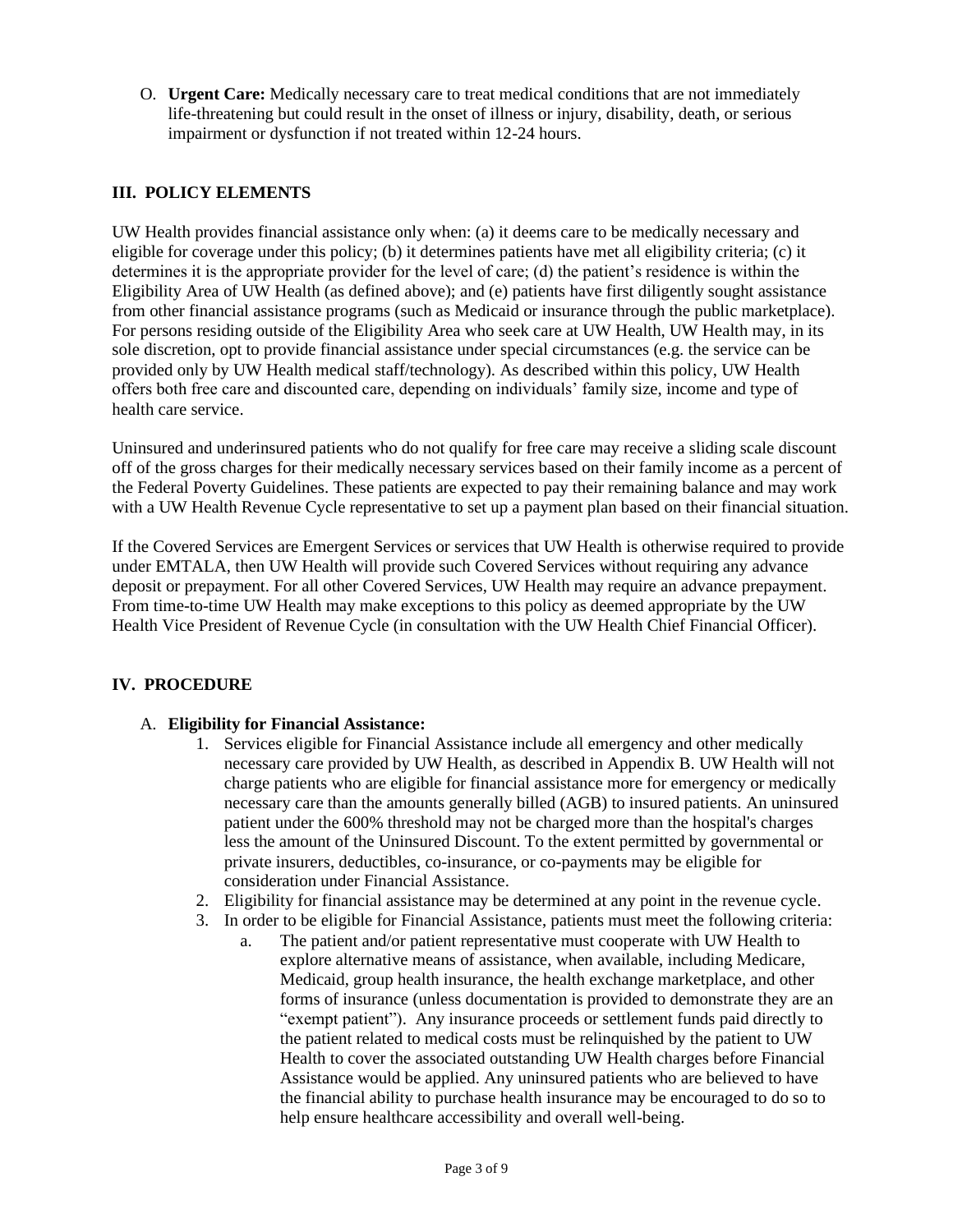- b. The patient is unable to pay based on his or her individual financial situation.
- c. The patient and/or patient representative cooperates with UW Health's policies and procedures.
- d. The patient must have primarily resided in the Eligibility Area for at least a year. Internationally traveling/visiting patients who seek non-emergent treatment from UW Health are not eligible for Financial Assistance.
- e. The patient must have either annual household incomes below 600% of the Federal Poverty Guidelines or have excessive medical debt (greater than 50% of gross income).
- f. The patient or patient representative must submit a completed Financial Assistance Application (including all documentation required by the application) or meet presumptive eligibility requirements.
- g. Certain federal and state income-based programs such as Medicaid require patients to submit documentation as proof that their income is below a certain FPL threshold. If a patient is currently active for a state/federal program that requires proof of FPL <200%, the patient may not have to submit documentation of income beyond the financial assistance application to UW Health in order to be approved for financial assistance.
- 4. When determining eligibility, UW Health does not discriminate on the basis of race, color, national origin, gender, age or disability.
- 5. If UW Health determines that patient meets the criteria described above, UW Health determines the amount of a patient's Financial Assistance support using an income-based sliding scale.
- 6. Patients not eligible for financial assistance include the following:
	- a. Specific patient populations that have a Single Case Agreement with UW Health
	- b. Patients who are eligible for coverage or payment for services under any other health or accident insurance program, including workers' compensation, third-party liability, and motor vehicle insurance.
	- c. Patients who are members of insurance plans that deem UW Health to be "out of network," UW Health may reduce or deny the financial assistance that would otherwise be available to Patient based upon a review of Patient's insurance information and other pertinent facts and circumstances.
	- d. Patients receiving any Category 3 Excluded services or items listed on Appendix B
- 7. Financial Assistance for uninsured patients referred to UW Health for non-emergency services who receive community-based primary care provided by a Federally Qualified Health Center (FQHC)/community health center or a Free and Charitable Clinic:
	- a. If there is a reasonable basis to believe that the uninsured patient may be eligible for a public health insurance program, UW Health will provide the patient with the opportunity to be screened for and assistance with applying for public health insurance programs.
	- b. If there is not a reasonable basis to believe that the uninsured patient may be eligible for a public health insurance program, UW Health will provide the patient with the opportunity to apply for hospital financial assistance when the hospital services are scheduled.

#### B. **Assistance for Patients Not Eligible for Financial Assistance:**

Uninsured patients who are not eligible for financial assistance may be provided a self-pay discount.

# C. **Applying for Financial Assistance:**

1. A Patient may qualify for financial assistance through presumptive eligibility or by applying for financial assistance by submitting a completed Financial Assistance Application. The application and instructions are available online at [www.uwhealth.org/financialassistance,](http://www.uwhealth.org/communitycare) by mail, in person at all admission/registration desks, and at all UW Health financial counseling or business office locations. (Appendix C).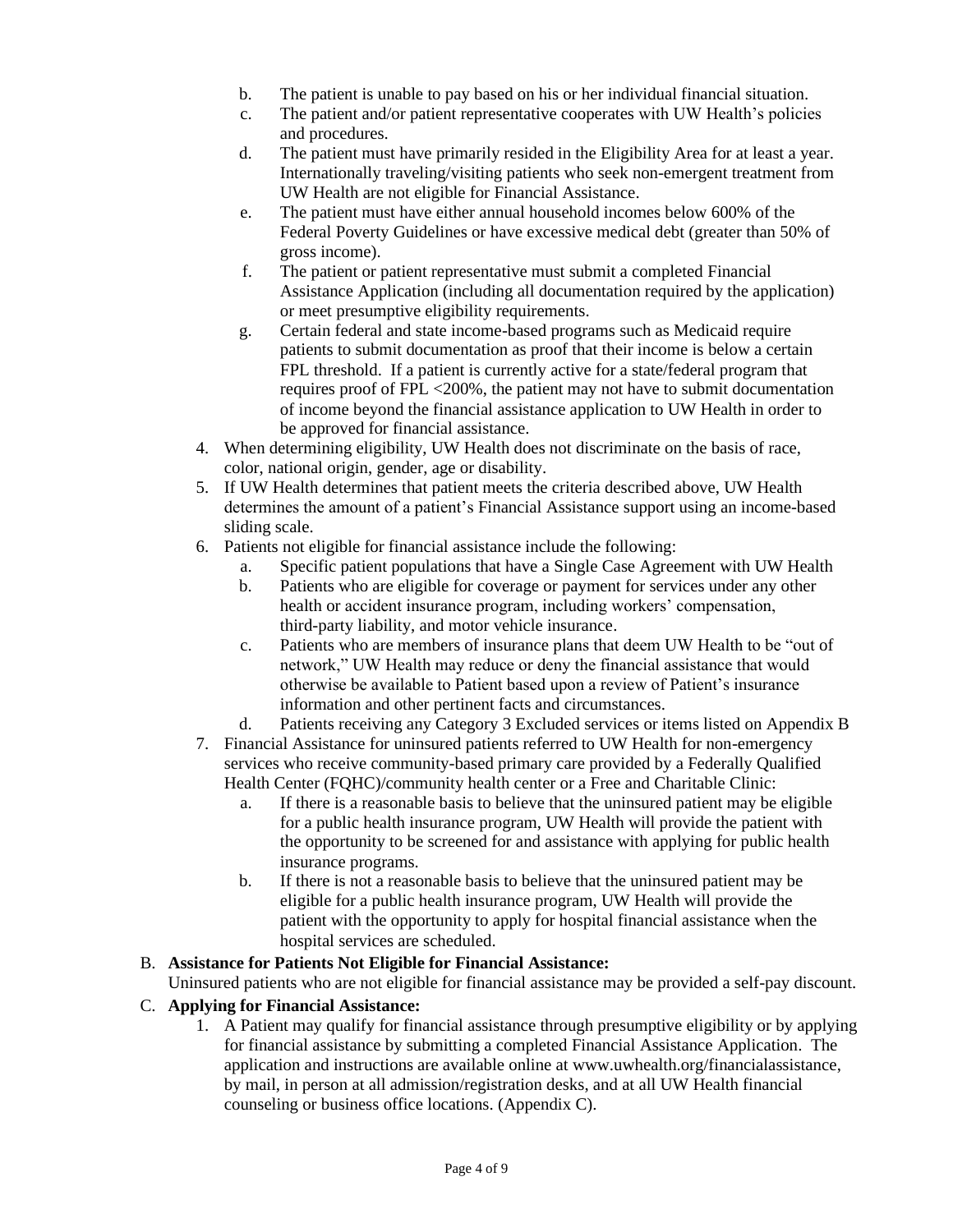- 2. Patients may submit a Financial Assistance Application up to 240 days from the date of discharge or service.
- 3. Patients will be asked to attest that all information provided is true. If any information is determined to be false, all discounts afforded to the patient may be revoked, making them responsible for full charges for the services rendered.
- 4. Complete a Financial Assistance Application and provide the following supporting documentation, as applicable:
	- a. Proof of income for applicant (and spouse, if married);
		- i. Most recent pay stubs
			- If paid weekly (every week)  $-4$  most recent, consecutive stubs needed
			- If paid bi-weekly (every 2 weeks)  $-2$  most recent, consecutive stubs needed
			- If paid monthly (every month) most recent stub
			- Letter from employer stating weekly, monthly or annual earnings
		- ii. Unemployment earnings statement
		- iii. SSI/SSDI income information (including minor children)
		- iv. Annuity information
		- v. Pension information
		- vi. Any other sufficient information on how patient/family is currently supporting themselves
		- vii. Copy of most recent federal tax return (including all applicable schedules)
	- b. Bank statements 2 most recent
	- c. Evidence of other assets, as described on the Financial Assistance Application
- 5. Individuals who cannot provide the documentation listed above, have questions about or would like help completing the financial Assistance Application, may contact a Revenue Cycle representative either in person or over the phone. UW Health has English and Spanish speaking Revenue Cycle representatives as well as the use of a Language Line to assist patients with their questions or to provide copies of the Financial Assistance policy and Financial Assistance Application and Instructions. (Appendix C).
- 6. The completed Financial Assistance Application will be reviewed by a Revenue Cycle representative to verify:
	- a. That all health or other insurance coverage has been exhausted, including any potential third-party liability settlements.
	- b. Eligibility for government and other programs. If eligible, assistance will be provided in applying for coverage.
	- c. Resources available other than income, e.g. home, land, vehicle(s), personal possessions.
	- d. Future earnings potential.
	- e. Other financial obligations, e.g. child support, alimony.
	- f. Possible use of appropriate gift funds.
- 7. Patients qualified for consideration for partial assistance under the UW Health Financial Assistance Policy shall cooperate with UW Health by providing all information and documentation necessary to establish a reasonable agreement and/or payment plan. Patients must notify UW Health of any positive or negative changes in their financial situation when scheduling subsequent visits.
- 8. External sources may be utilized, including credit, propensity to pay, or medical recovery score, to verify eligibility.
- 9. Current approval for state/federal income-based programs with eligibility criteria at or below 200% of the federal poverty income guidelines (i.e. Medicaid) may be utilized to verify eligibility for Financial Assistance. Documentation beyond the financial assistance application may not be required.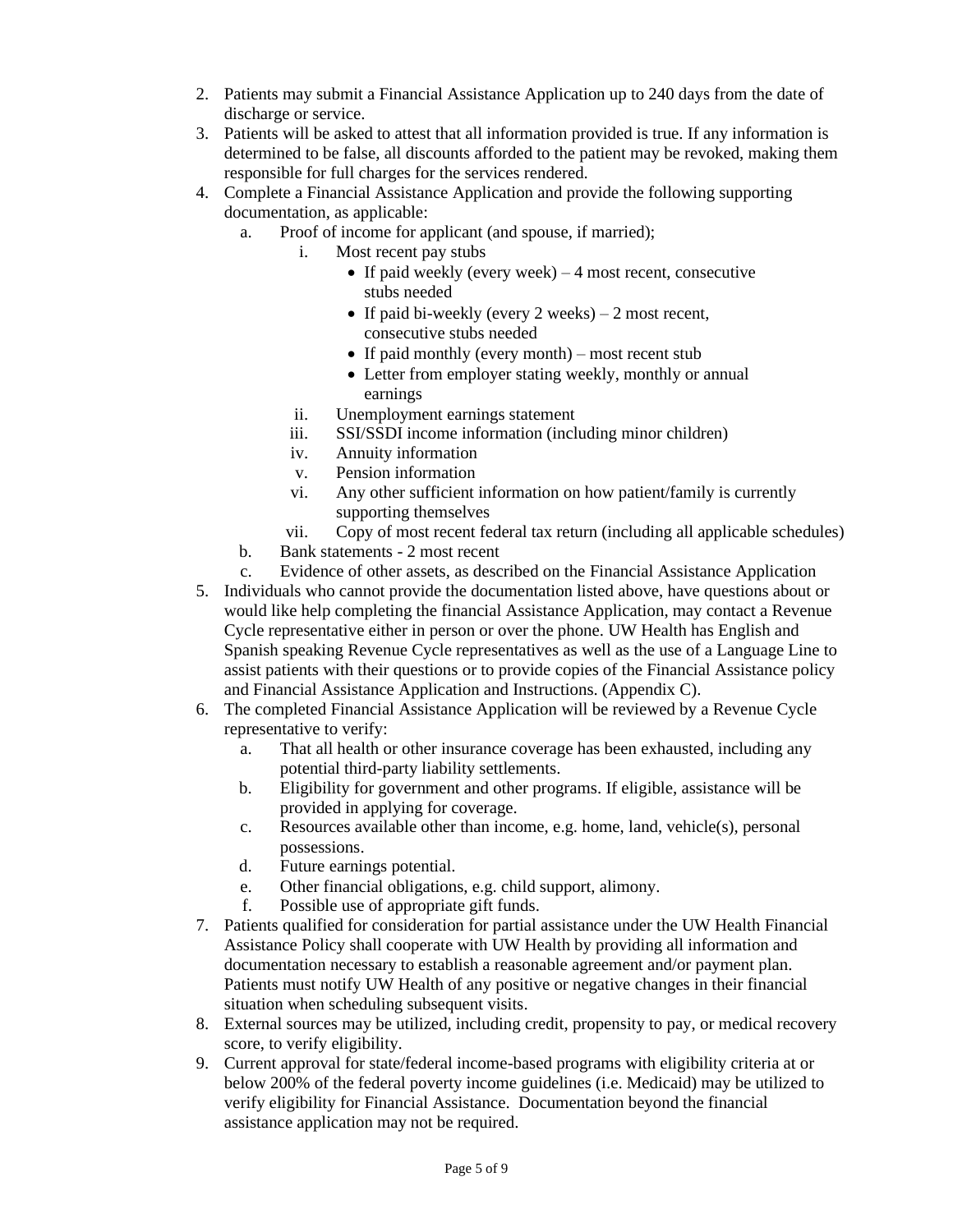10. Depending on the supporting documentation provided, applications may be approved on a one-time basis for all outstanding balances, and/or may be approved prospectively for up to twelve months after the date of approval of the completed application.

# D. **Appeals of denials or partial Financial Assistance awards.**

Patients or their representatives may appeal UW Health's decisions regarding eligibility for financial assistance.

- 1. If financial assistance is denied, an appeal can be filed within 20 calendar days of the date of the letter notifying the applicant of the denial or partial award. Send a letter to UW Health – Financial Assistance, Attention: Financial Assistance Appeals Committee, Administrative Offices Building, 7974 UW Health Court, Middleton, WI 53562, outlining why the application should be reconsidered and providing additional supporting information.
- 2. All appeals will be considered by UW Health's Financial Assistance Appeals Committee and decisions of the committee will be sent in writing to the individual that filed the appeal.

# E. **Determining Discount Amount:**

- 1. Once eligibility for financial assistance has been established, UW Health will not charge patients who are eligible for financial assistance more than the amounts generally billed (AGB) for emergency or medically necessary care.
- 2. Patients who have a household income at or below 600% of the Federal Poverty Level Guidelines (FPL) may receive free or discounted care as illustrated on Appendix D.
- 3. Uninsured patients under the 600% FPL threshold may not be charged more than the hospital's charges less the amount of the Uninsured Discount.
- 4. Patients with excessive medical debt (greater than 50% of income) are also eligible for larger Financial Assistance discounts under this policy, as described on Appendix D.
- 5. Category 2 Services/Items are discounted for all patients eligible for Financial Assistance at the AGB, regardless of family income (see Appendix B). All Category 2 Services/Items and related follow-up care must be prepaid before they will be scheduled.
- 6. Category 3 Services/Items are not eligible for Financial Assistance.
- 7. The maximum amount UW Health will collect for Medically Necessary services and Emergency Care in a twelve (12) month period from an Uninsured Patient with family income of less than or equal to six hundred percent (600%) of the Federal Poverty Guidelines is twenty-five percent (20%) of that patient's family income. UW Health will determine, on a case-by-case basis, whether to extend the same or similar twelve- (12-) month maximum collectible amount to any other FAP Eligible Self-pay Patient with family income of less than or equal to six hundred percent (600%) of the Federal Poverty Level Guidelines for Medically Necessary services and Emergency Care. UW Health reserves the right to exclude patients having assets with a value in excess of six hundred percent (600%) of the Federal Poverty Level Guidelines from the application of this twelve- (12-) month maximum collectible amount. For purposes of determining the applicability of the twelve- (12-) month maximum collectible amount, the following assets shall not be counted:
	- a. The Uninsured Patient's primary residence.
	- b. Personal property exempt from judgment under Section 12-1001 of the Illinois Code of Civil Procedure; and
	- c. Any amounts held in a pension or retirement plan, provided, however, that distributions and payments from pension or retirement plan may be included as income.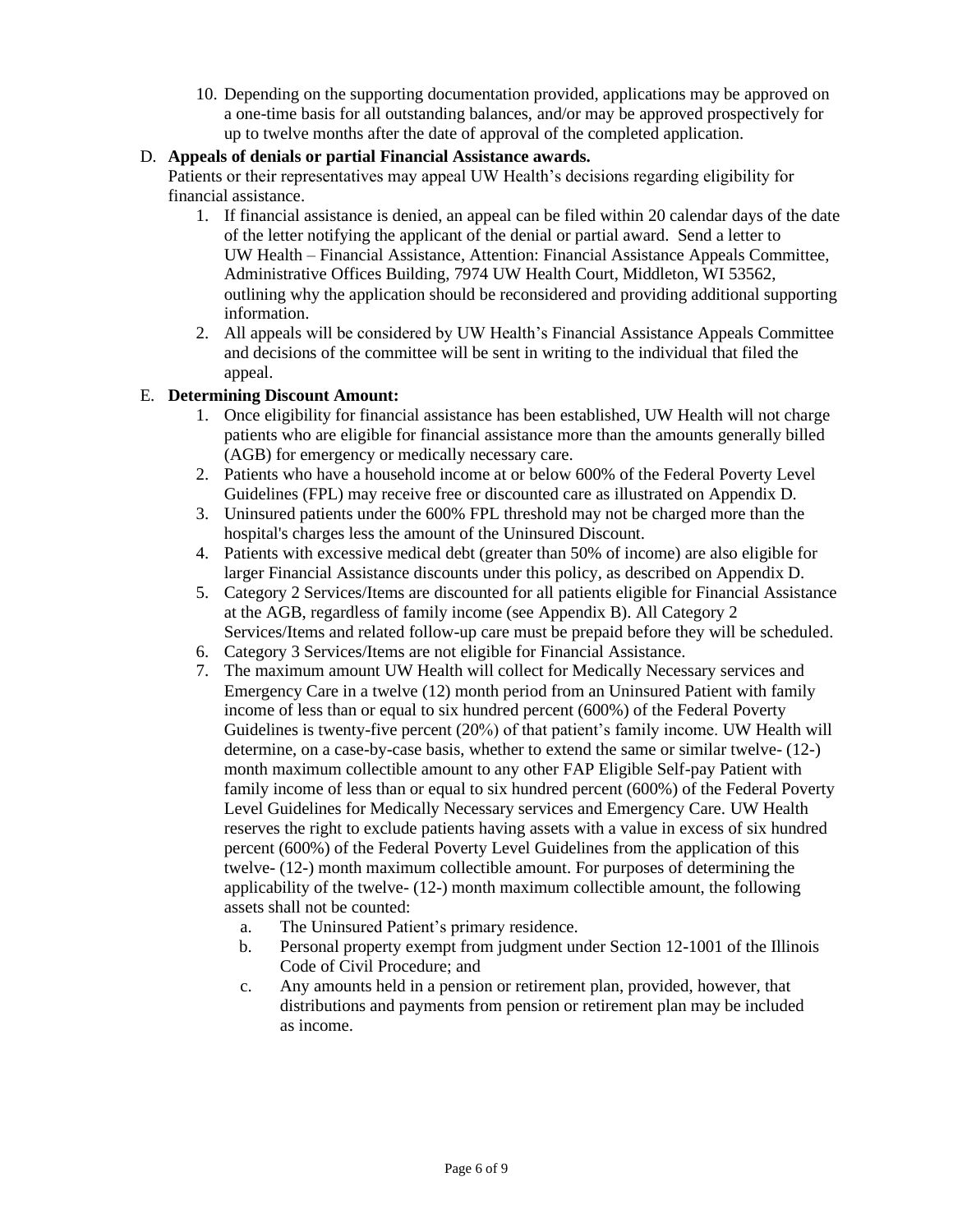# F. **Presumptive Eligibility:**

- 1. Absent sufficient information to support financial assistance eligibility, UW Health may opt to refer to or rely on external sources and/or other program enrollment resources to determine eligibility in the event that:
	- a. Patient is homeless;
	- b. Patient is currently eligible for state or local assistance programs, even is the patient was not historically eligible for the same programs;
	- c. Patient is eligible for a state-funded prescription medication program;
	- d. Patient is deceased and without an estate;
	- e. Patient files bankruptcy; and/or
	- f. Patient is enrolled in one of the following assistance programs with eligibility criteria at or below two hundred percent (200%) of the federal poverty income guidelines:
		- i. Women, Infant and Children Nutrition Program (WIC);
		- ii. Supplemental Nutrition Assistance Program (SNAP);
		- iii. Illinois Free Lunch and Breakfast Program;
		- iv. Low Income Home Energy Assistance Program (LIHEAP);
		- v. Temporary Assistance for Needy Families (TANF);
		- vi. An organized community-based program providing access to medical care that assesses and documents limited low-income financial status as a criterion for eligibility; or
		- vii. A grant assistance program for medical services.
- 2. External sources utilized to determine presumptive eligibility may include credit or medical recovery scores available through TransUnion, Zillow, or Access Dane.
- 3. UW Health also uses an outside source to determine a propensity to pay score to help identify patients who may be eligible for financial assistance under this policy. Account balances for patients at 300% or less of the Federal Poverty Level, and with a low propensity to pay score will be presumptively written off. UW Health may also use previous financial assistance eligibility determinations as a basis for determining eligibility in the event that the patient does not provide sufficient documentation to support an eligibility determination.
- 4. Presumptively eligible approvals apply to outstanding balances only and not to any future balances. These accounts are approved for 100% discount.
- 5. A Self-Pay Patient meeting one or more of the Presumptive Eligibility Criteria who submits a Financial Assistance Application shall not be required to report gross income or report information regarding monthly expenses.

#### G. **Eligible Providers:**

1. In addition to care delivered by UW Health, emergency and medically necessary care delivered by the providers listed in Appendix E to this policy, are also covered under this policy. Members of the public may readily obtain Appendix E online at [www.uwhealth.org/financialassistance,](http://www.uwhealth.org/financialassistance) by mail, in person at all admission/registration desks and at all UW Health financial counseling and business office locations. Refer to Appendix C for more details.

#### H. **Communication of Financial Assistance Program:**

- 1. UW Health communicates the availability and terms of its financial assistance program to all patients, through means which include, but are not limited to:
	- a. Notifications on patient bills/statements;
	- b. Posted policies on the organization's website;
	- c. Brochures available to patients at all UW Health locations;
	- d. Plain language summary offered at every encounter;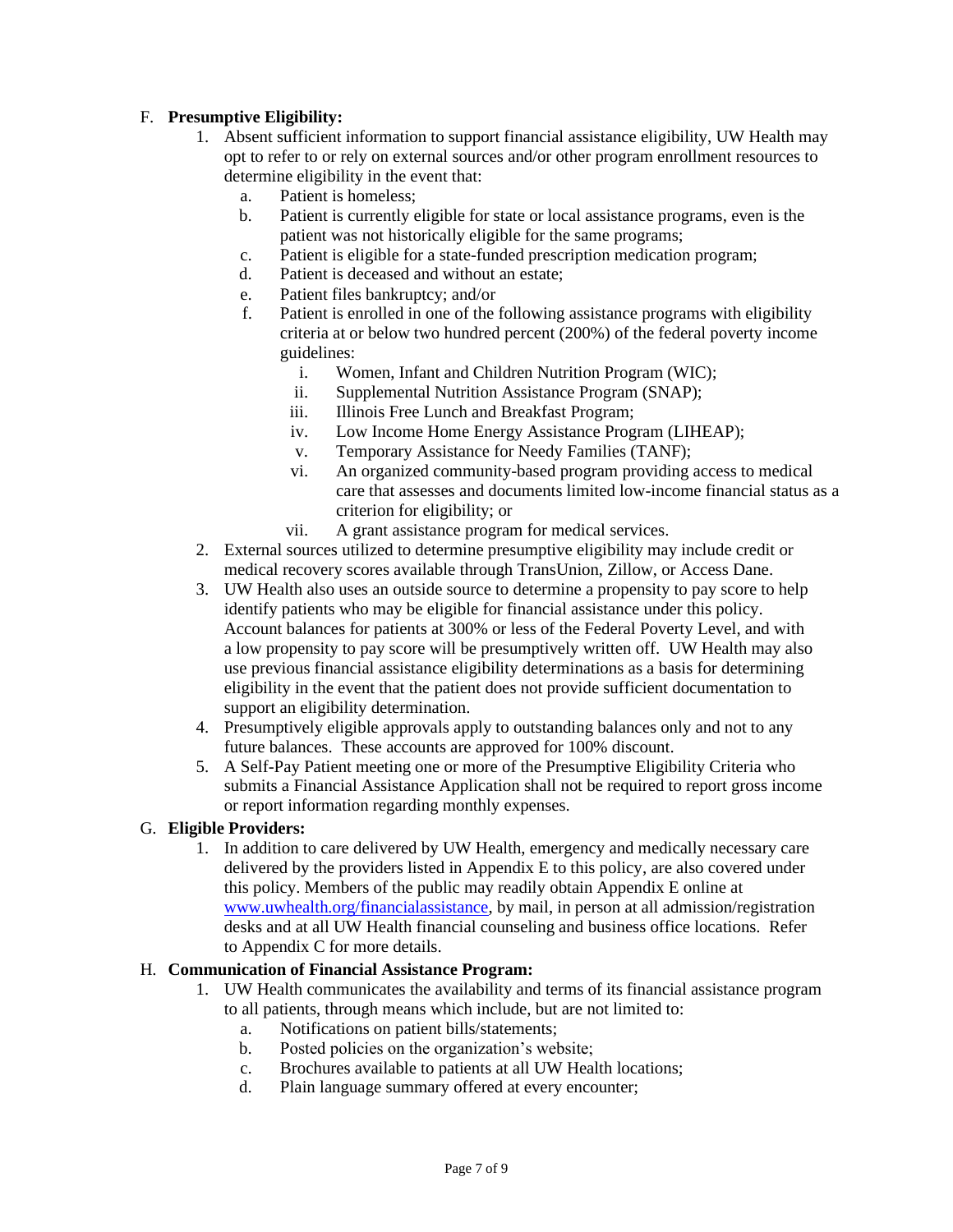- e. Notices on UW Health information monitors;
- f. The UW Health new patient packet; and
- g. Designated staff knowledgeable on the financial assistance policy to answer patient questions or who may refer patients to the program.
- 2. Requests for financial assistance can be made by a patient, their family members, friend or associate, but will be subject to applicable privacy laws.

#### I. **Revenue Cycle Contact Information:**

1. UW Health has English and Spanish speaking Revenue Cycle representatives as well as the use of a Language Line to assist patients with their questions regarding the Financial Assistance program or for requests of a copy of the UW Health Financial Assistance Guidelines. Individuals, who cannot provide the documentation listed above, have questions about or would like help completing UW Health's application, may contact a Revenue Cycle representative either in person or by phone. Reference Appendix C - Revenue Cycle Contact Information.

#### J. **Regulatory Requirements:**

1. In implementing this policy, UW Health shall comply with all other federal, state, and local laws, rules, and regulations that may apply to activities conducted pursuant to this policy.

#### K. **Language Accessibility and Nondiscrimination**

- 1. UW Health does not discriminate on the basis of race, color, national origin, gender, age or disability.
- 2. Español (Spanish)
	- a. ATENCIÓN: si habla español, hay servicios de asistencia lingüística gratuitos disponibles para usted. Llame al 1-608-262-9000 (TTY: 711).
	- b. UW Health cumple con las leyes federales vigentes de derechos civiles y no discrimina con base en la raza, el color, el país de origen, la edad, la discapacidad o el sexo.
- 3. Hmoob (Hmong)
	- c. LUS CEEB TOOM : Yog koj xav tau kev pab txhais lus, taw tes rau kab ntawv uas yog koj cov lus es ib tug neeg txawj txhais lus mam li pab txhais lus pub dawb rau koj. 1-608-262-9000 (TTY: 711).
	- d. Lub chaw ua hauj lwm no yeej ua raws li txhua yam kev cai lij choj uas tiv thaiv tib neeg txoj cai thiab yuav tsis pub muaj kev cais pab pawg los yog txwv kev pab cuam rau ib tug neeg twg vim nws yog haiv neeg txawv, muaj cev nqaij daim tawv uas yog txawv xim, tuaj lwm lub teb chaws tuaj, hnub nyoog laus los hluas, xiam oos khab, los yog ib tug poj niam los txiv neej.

#### **V. FORMS**

- UW Health Financial Assistance Application
- Appendix A. Amount Generally Billed
- Appendix B. Financial Assistance Categories of Services
- Appendix C. Revenue Cycle Contact Information
- Appendix D. Financial Assistance Adjustment Levels
- Appendix E. Eligible Providers Other than UW Health